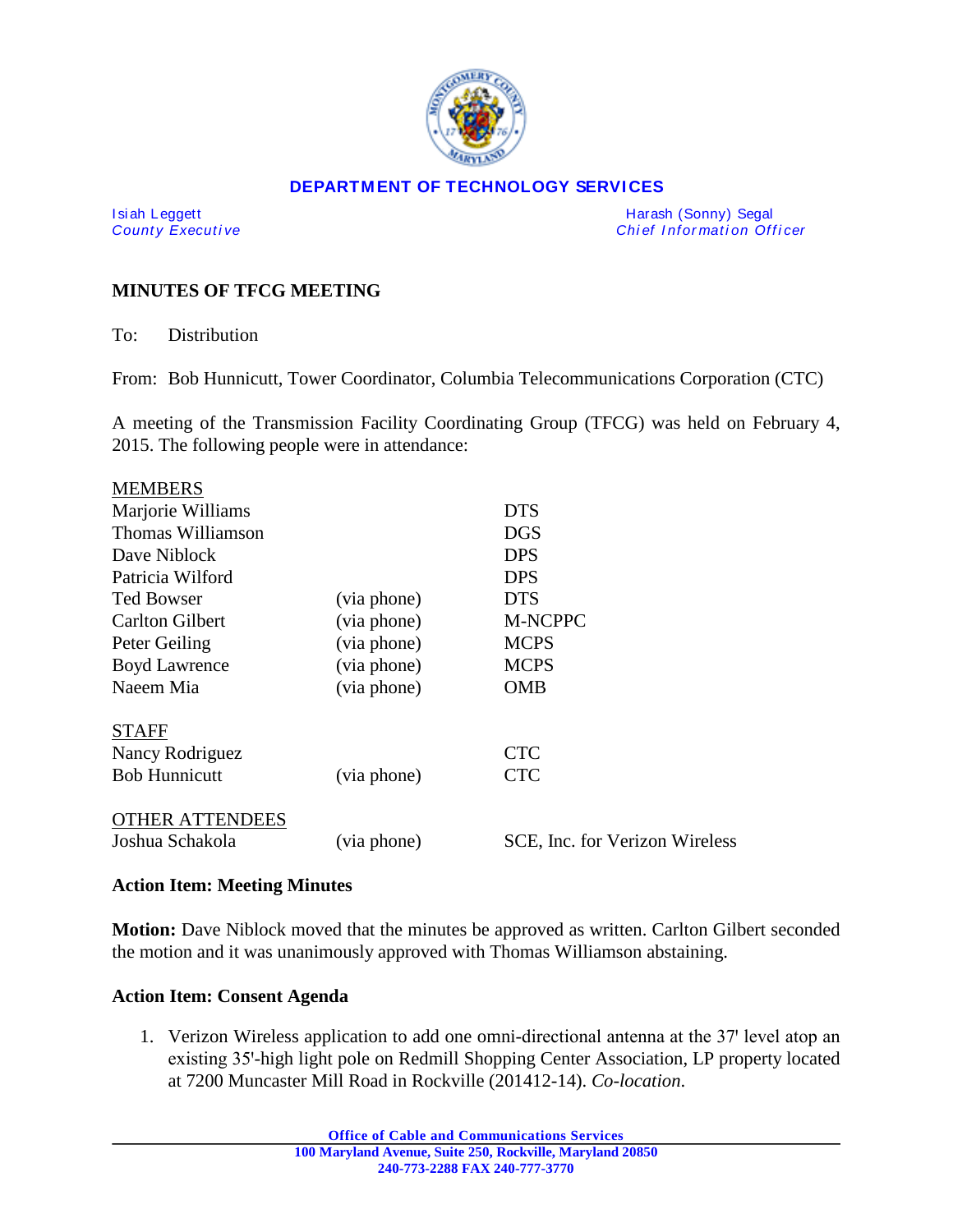- 2. AT&T application to replace three 73"-high panel antennas at the 70' level atop a 64'-high apartment building on Sunrise Village House, LLC property located at 19310 Club House Road in Gaithersburg (201502-01). *Minor Modification*.
- 3. AT&T application to replace three 73"-high panel antennas at the 115' level' on the roof atop an 85'-high apartment building on Londonderry Housing Inc. property located at 17060 King James Way in Gaithersburg (201502-02). *Minor Modification*.
- 4. AT&T application to replace three 73"-high panel antennas at the 219' level atop a 180' high apartment building on Grosvenor Tower LP property located at 10301 Grosvenor Place in Rockville (201502-03). *Minor Modification*.
- 5. AT&T application to replace three 73"-high panel antennas at the 179' level atop a 156' high apartment building on Rock Creek Terrace LP property located at 12630 Veirs Mill Road in Rockville (201502-04). *Minor Modification*.
- 6. AT&T application to replace three 73"-high panel antennas at the 120' level on a 126' high PEPCO transmission line tower on PEPCO property located at 8700 Snouffer School Road (block of) in Gaithersburg (201502-05). *Minor Modification*.
- 7. AT&T application to replace three 73"-high panel antennas at the 110' level on a 140'high monopole on Charles T. Linthicum property located at 13100 West Old Baltimore Road in Boyds (201502-06). *Minor Modification*.
- 8. AT&T application to replace three 73"-high panel antennas at the 111' level on a 120'high monopole on LTE 2C Aspen Hill property located at 3901 Aspen Hill Road in Wheaton (201502-07). *Minor Modification*.
- 9. Verizon Wireless application to replace nine panel antennas, six 51"-high and three 72" high, at the 77' level of a 100'-high monopole on Wesley Grove United Methodist Church located at 23612 Woodfield Road in Gaithersburg (201502-10). *Minor Modification*.

**Motion:** Ted Bowser moved that all items on the Consent Agenda be recommended. Peter Geiling seconded the motion and it was unanimously approved.

# **Regular Agenda**

10. Verizon Wireless application to replace six panel antennas, three 75"-high and three 72" high, at the 160' level on an 183'-high water tank on WSSC property located at 12405 Georgia Avenue in Silver Spring (201502-12). Minor Modification. *Conditioned on the applicant providing written approval from WSSC at the time of permitting that WSSC approves of the attachment*